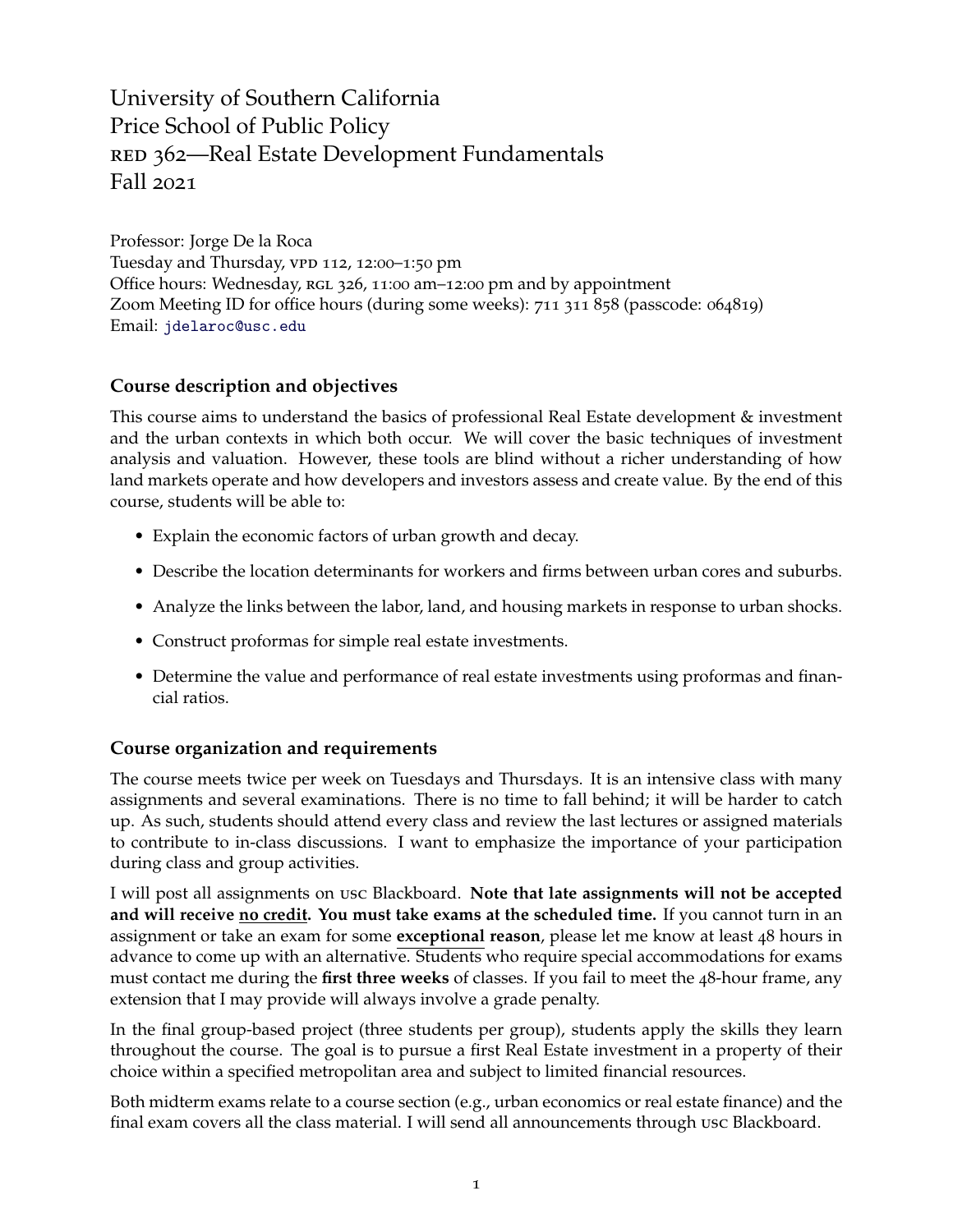Students will be graded based on the following criteria:

| • Homework assignments $(4)$      | 25%    |
|-----------------------------------|--------|
| • Final group-based project       | $20\%$ |
| • In-class midterm exam $\tau$    | $20\%$ |
| $\bullet$ In-class midterm exam 2 | 15%    |
| $\bullet$ Final exam              | $20\%$ |

A potential grading scale is the following (note that it is subject to slight changes):

| • A. Work of excellent quality                  | A $(100-92)$ , A- $(92-88)$               |
|-------------------------------------------------|-------------------------------------------|
| • B. Work of good quality                       | $B + (88-84)$ , B $(84-80)$ , B $(80-76)$ |
| • C. Work of fair quality                       | $C+(76-73)$ , $C(73-71)$ , $C-(71-69)$    |
| • D. Work of minimum passing quality            | D+ $(69-67)$ , D $(67-65)$ , D- $(65-63)$ |
| • F. Failure to adequately complete course work | 63 and below                              |

# **Participation and attendance**

Attendance and active participation are expected in the classroom. I do not grade attendance, but more than three absences may lower your final grade. (Please contact me in the next two weeks if you have an accommodation letter from usc's Office of Student Accessibility Services). **If you are experiencing illness, you should not attend class in person.** Please inform me in advance and I will arrange accommodations accordingly. You will not be penalized for not attending class in person under these circumstances.

# **Teaching Assistant**

Andrew Stables ([jstables@usc.edu](mailto:jstables@usc.edu)) and Nan Ni ([nann@usc.edu](mailto:nann@usc.edu)) will help during the course. Both will hold weekly in-person office hours at the RGL Student Lounge; Andrew on Mondays from 3:00–4:00 pm and Nan on Tuesdays from 10:00–11:00 am. Andrew may also hold Zoom office hours (Meeting ID: 447 144 4407—Passcode: Fall2021). You should contact them to set up an appointment and ask questions that are best addressed one-on-one.

# **Class materials**

- Required text: Moretti, Enrico. 2012. *The New Geography of Jobs*. New York, ny: Houghton Mifflin Harcourt.
- Suggested textbook: Geltner, David, Norman Miller, Jim Clayton, and Piet Eichholtz. 2013. *Commercial Real Estate Analysis And Investments*, 3 rd edition. Mason, oh: OnCourse Learning.
- Required tools: MS Excel. There is no need to be an expert, but it will help you a lot especially during the second half. We will hold review sessions in class but you should start learning it in advance.

# **Student etiquette**

We will hold two classes on Zoom. usc Price has created a short video illustrating Zoom etiquette. You must view this video before the first class. Keep in mind the following etiquette tips: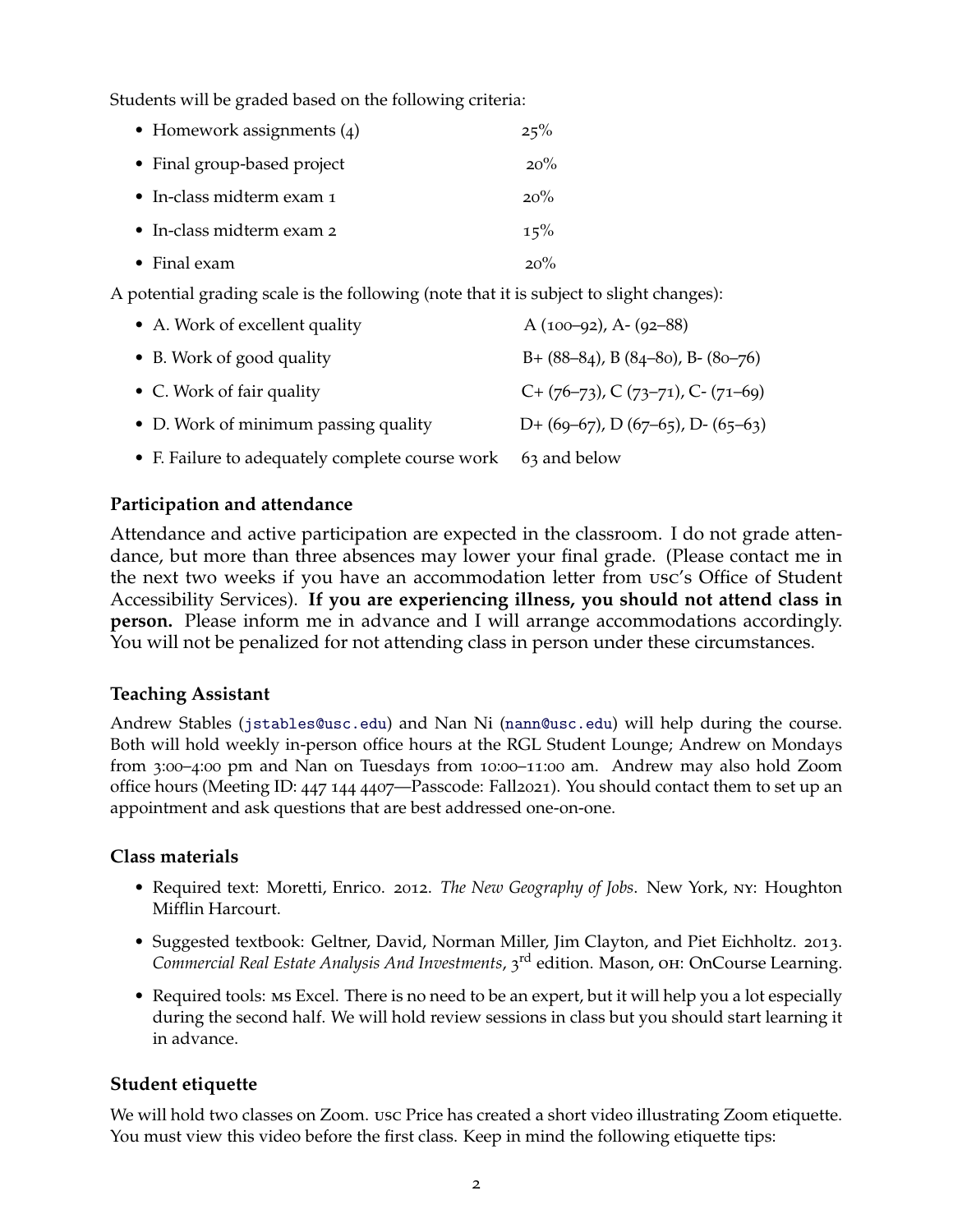- Please mute yourself when you are not talking and do not use the chatroom for non-class related matters
- Use a headset with and external mic for the best audio quality and the "raise hand" feature to let me know you have a question or comment.
- "If it's not appropriate in class, it's not appropriate online."

# **Academic conduct**

Plagiarism—presenting someone else's ideas as your own, either verbatim or recast in your own words—is a serious academic offense with serious consequences. Please familiarize yourself with the discussion of plagiarism in *SCampus* in Part B, Section 11, *[Behavior Violating University Standards](https://policy.usc.edu/scampus-part-b/)* policy.usc.edu/scampus-part-b. Other forms of academic dishonesty are equally unacceptable. See [additional information](http://policy.usc.edu/scientific-misconduct/) in *SCampus* and university policies on scientific misconduct.

# **Academic accommodations**

Any student requesting academic accommodations based on a disability is required to register with Disability Services and Programs (psp) each semester. A letter of verification for approved accommodations can be obtained from psp. Please be sure the letter is delivered to the instructor (or to a TA) during the first three weeks of the semester. Website and contact information for DSP: [click](http://sait.usc.edu/academicsupport/centerprograms/dsp/home_index.html) [here,](http://sait.usc.edu/academicsupport/centerprograms/dsp/home_index.html) (213) 740-0776 (Phone), (213) 740-6948 (TDD only), (213) 740-8216 (FAX), [ability@usc.edu](mailto:ability@usc.edu).

# **Support systems**

[We are](https://we-are.usc.edu) sc: This site will replace the usc Coronavirus site over time and has resources and information unique for this semester, including FAQs, covin-19 testing, Student Health, Mental Health, Housing and Dining, Community Guidelines, Trojan Learn and Check (both required before returning to campus), International FAQS, etc.

usc [Experience:](https://we-are.usc.edu/welcome-experience/) This site will become usc's interactive quad for the semester, including events and unique online experiences.

usc [Student Basic Needs:](https://studentbasicneeds.usc.edu) A site for students to request assistance for basic needs from usc, including food insecurity, housing, financial aid, and technology, which can include a Hotspot (for internet access) and a loaner laptop.

usc [Keep Teaching Student Toolkit:](https://keepteaching.usc.edu/students/student-toolkit/) Includes tools and resources to help students learn, collaborate, communicate, and participate in the online learning environment, including Zoom, Slack, and Google Drive.

#### [National Suicide Prevention Lifeline,](https://suicidepreventionlifeline.org) 1 (800) 273-8255, 24/7 on call

Free and confidential emotional support to people in suicidal crisis or emotional distress 24 hours a day, 7 days a week.

# [Office of Equity and Diversity](https://equity.usc.edu) (OED),  $(213)$  740-5086

Information about how to get help or help a survivor of harassment or discrimination, rights of protected classes, reporting options, and additional resources for students, faculty, staff, visitors, and applicants. The university prohibits discrimination or harassment based on the following protected characteristics: race, color, national origin, ancestry, religion, sex, gender, gender identity, gender expression, sexual orientation, age, physical disability, medical condition, mental disability, marital status, pregnancy, veteran status, genetic information, and any other characteristic which may be specified in applicable laws and governmental regulations.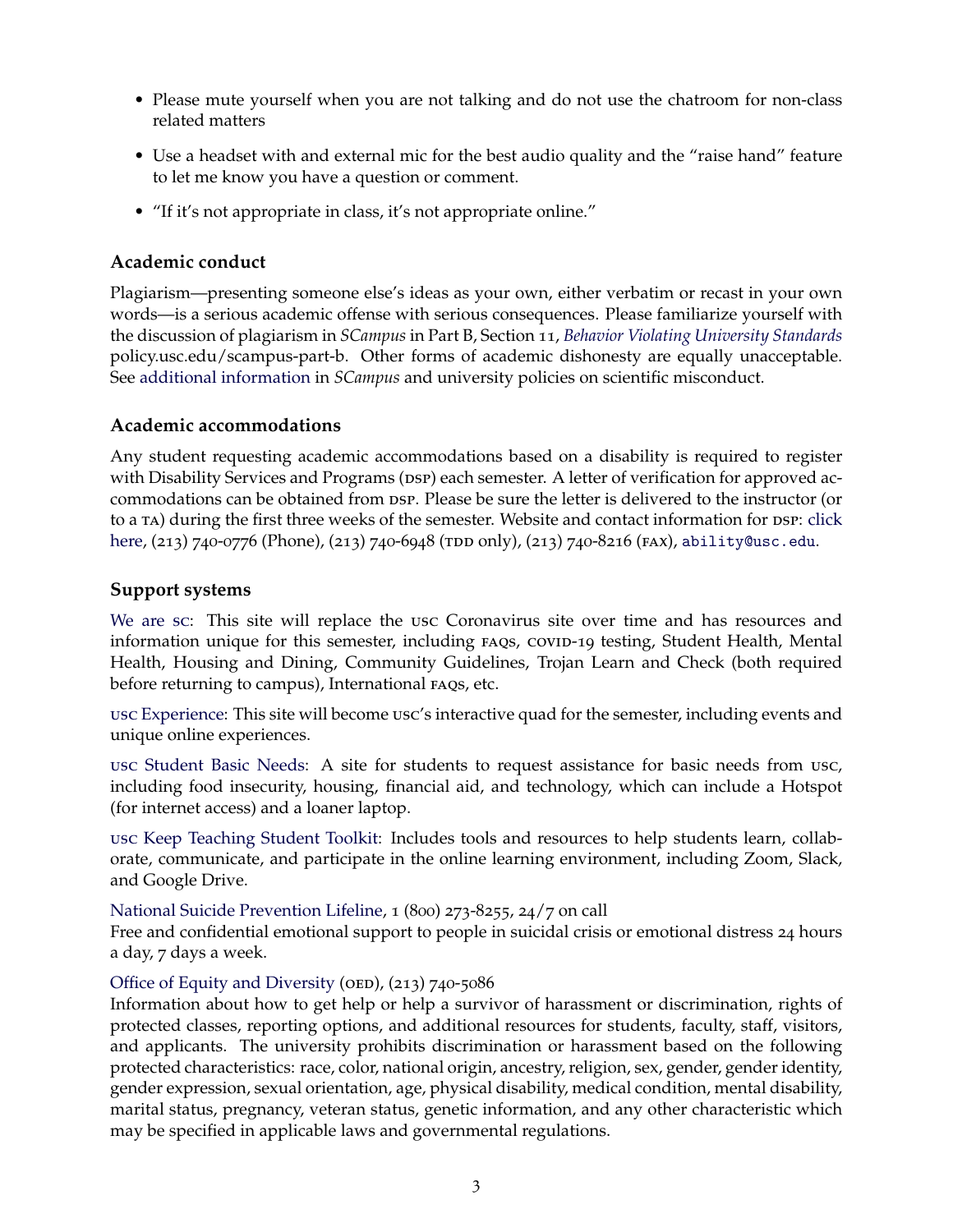### Title ix [Office,](https://titleix.usc.edu) (213) 821-8298

Avenue to report incidents of bias, hate crimes, and microaggressions for appropriate investigation and response.

#### usc [Campus Support & Intervention,](https://campussupport.usc.edu) (213) 740-0411

Assists students and families in resolving complex personal, financial, and academic issues adversely affecting their success as a student.

#### [Diversity Equity and Inclusion at](https://diversity.usc.edu) usc

Information on events, programs and training, the Provost's Diversity and Inclusion Council, Diversity Liaisons for each academic school, chronology, participation, and various resources for students.

# usc [Emergency:](https://emergency.usc.edu) upc, (213) 740-4321; hsc, (323) 442-1000, 24/7 on call

Emergency assistance and avenue to report a crime. Latest updates regarding safety, including ways in which instruction will be continued if an officially declared emergency makes travel to campus infeasible.

usc [Department of Public Safety:](https://dps.usc.edu) upc: (213) 740-6000; hsc, (323) 442-120, 24/7 on call Non-emergency assistance or information.

# **Broad course schedule**

| Week 1, Aug 24–Aug 26    | Class overview. Why study Real Estate?                    |
|--------------------------|-----------------------------------------------------------|
| Weeks 2–3, Aug 31–Sep 7  | Urban areas: Why do cities exist? Explaining urban growth |
| Weeks 3–4, Sep 9–Sep 16  | Urban areas: Location choice. The monocentric city model  |
| Weeks 5-6, Sep 21-Sep 28 | Urban areas: Suburbanization                              |
| Week 6, Sep 30           | Urban areas: Zoning                                       |
| Week 7, Oct 5            | Urban areas: First midterm review and Q&A                 |
| Week 7, Oct 7            | Urban areas: First midterm examination                    |
| Week 8, Oct 12           | Urban areas: Racial residential segregation (Zoom class)  |
| Week 8, Oct 14           | Fall break (No class)                                     |
| Week 9, Oct 19           | Real Estate fundamentals: Introduction                    |
| Week 9, Oct 21           | Real Estate fundamentals: Proformas (Zoom class)          |
| Week 10, Oct 26          | Real Estate fundamentals: Discount rate and present value |
| Week 10, Oct 28          | First follow-up on final assignment                       |
| Week 11, Nov 2-Nov 4     | Real Estate fundamentals: Mortgages and debt in proforma  |
| Week 12, Nov 9-Nov 11    | Real Estate fundamentals: Financial ratios and valuation  |
| Week 13, Nov16           | Real Estate fundamentals: Guest speaker                   |
| Week 13, Nov 18          | Real Estate fundamentals: Second midterm review and Q&A   |
| Week 14, Nov 23          | Real Estate fundamentals: Second midterm examination      |
| Week 14, Nov 25          | Thanksgiving holiday (No class)                           |
| Week 15, Nov 30–Dec 2    | Final assignment presentations                            |
| Week 16, Dec 14          | Final exam (cumulative), 11:00 am-1:00 pm                 |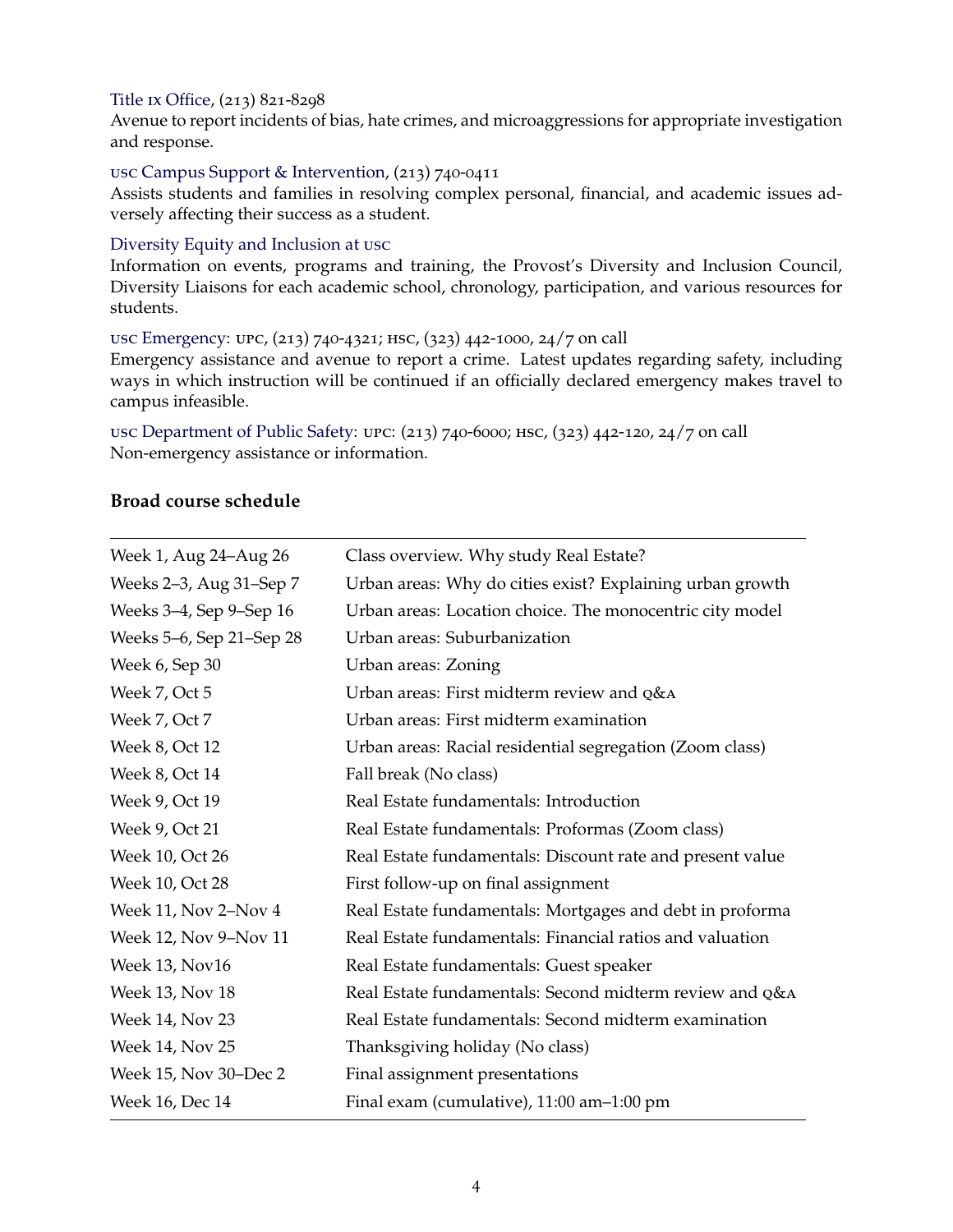# **Detailed course schedule and readings**

# **Week 1. Class Overview**

We review the course organization. We define a metropolitan area and discuss some stylized facts of urbanization and metro areas in the United States. We provide a brief description of how the Real Estate space and asset markets operate.

| Readings:      | Moretti (NGJ): Introduction; Chapter 1, "American Rust";               |
|----------------|------------------------------------------------------------------------|
|                | Chapter 2, 'Smart Labor: Microchips, Movies, and Multipliers."         |
| Supplementary: | United Nations. 2019. "World Urbanization Prospects 2018: Highlights"; |
| readings       | Frey, William. 2012. "Population growth in metro America since 1980:   |
|                | Putting the volatile 2000s in perspective."                            |

# **Weeks 2–3. Urban areas: Why do cities exist? Explaining urban growth**

We examine some economic factors that explain the existence of cities, mainly agglomeration economies, and discuss the empirical evidence and mechanisms behind them. We then study urban growth/decline based on a city's economic base and the multiplier effect. To this end, we learn a labor market demand and supply framework.

| Readings:      | Moretti (NGJ): Chapter 3, "The Great Divergence";                        |
|----------------|--------------------------------------------------------------------------|
|                | Chapter 4, "Forces of Attraction."                                       |
| Supplementary: | Owen, David. 2004. "Green Manhattan";                                    |
| readings       | Judis, John B. 2020. "It's the economies, stupid";                       |
|                | Badger, Emily. 2020. "Density is normally good for us. That will be true |
|                | coronavirus too";                                                        |
|                | Davidson, Justin. 2020. "COVID-19 data reveal that urban density is not  |
|                | the enemy."                                                              |

# **Weeks 3–4. Urban areas: Location choice. The monocentric city model**

We highlight stylized facts of a city's built-up area, mainly how density and building height vary as we move away from the city center. We then examine firms' and workers' location choices within a city and introduce the monocentric city model to explain the tradeoff between commuting costs and demand for land in cities. We will understand bid-rent curves and how land consumption varies throughout a city.

| Readings:      | Moretti (NGJ): Chapter 5, "The Inequality of Mobility and the Cost of Living";         |
|----------------|----------------------------------------------------------------------------------------|
|                | Chapter 6, "Poverty Traps and Sexy Cities";                                            |
|                | Chapter 7, "The New Human Capital Century."                                            |
|                | Bertaud, Alain. 2015. "Spatial distribution of land prices and densities:              |
|                | The models developed by economists."                                                   |
| Supplementary: | The Economist. 2019. "Modern cities become less dense as they grow";                   |
| readings       | Shah, Neil. 2015. "The end of the suburbs and four other American<br>migration myths." |
|                |                                                                                        |
| Assignment 1:  | Due September 14.                                                                      |

# **Weeks 5–6. Urban areas: Suburbanization**

We present suburbanization patterns in the United States and other developed countries, underscoring the main differences between both. We then examine the causes of suburbanization for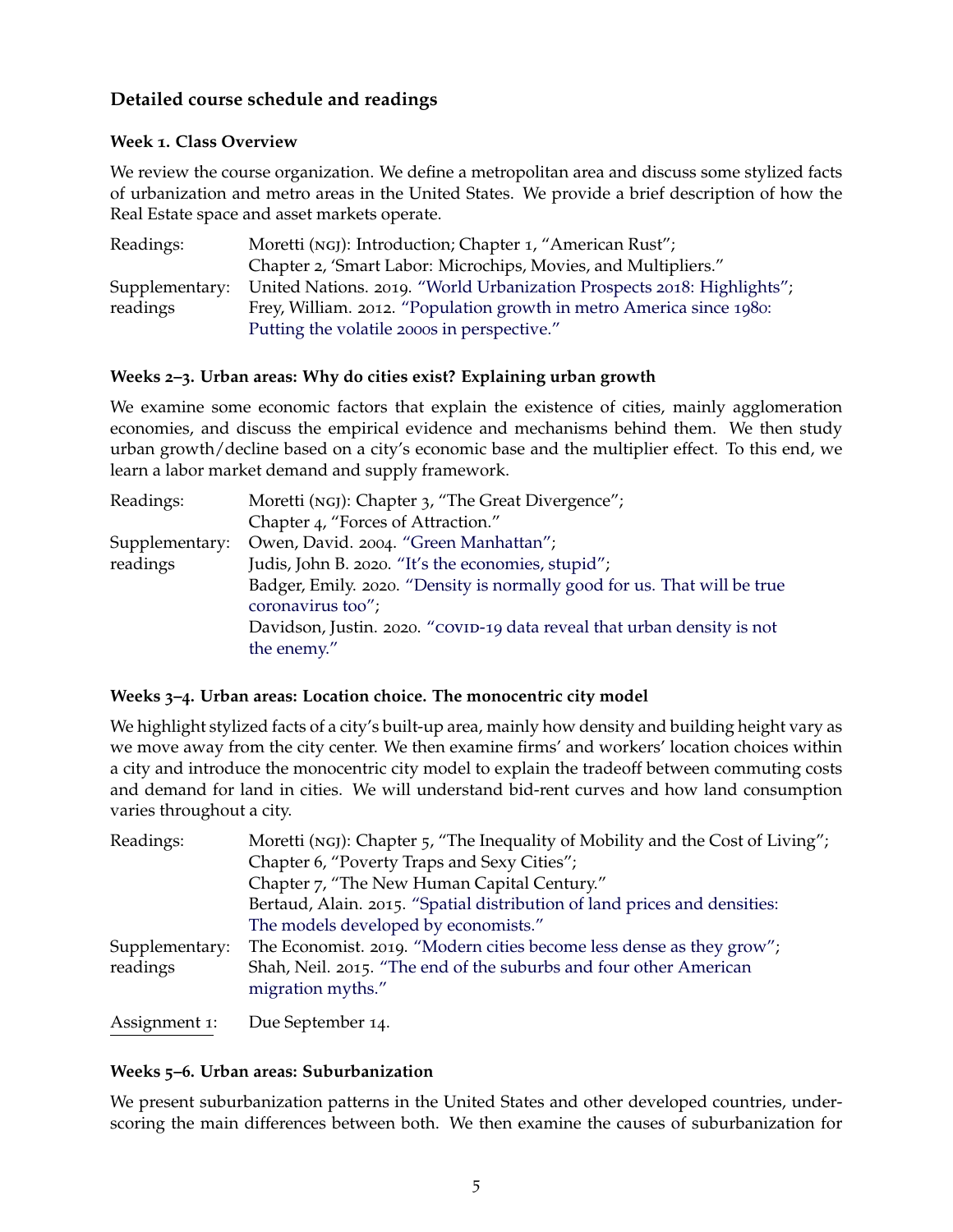firms and households, such as transportation technology changes and the financing of public services. We also define urban sprawl and analyze whether there is a role for government intervention and the implications associated with government policies.

| Readings:      | Mieszkowski, Peter and Edwin S. Mills. 1993. "The causes of metropolitan |
|----------------|--------------------------------------------------------------------------|
|                | suburbanization."                                                        |
|                | Burchfield, Marcy, Henry G. Overman, Diego Puga, and Matthew A. Turner.  |
|                | 2006. "Causes of Sprawl: A Portrait from Space".                         |
| Supplementary: | Glaeser, Edward L., Matthew E. Kahn, and Jordan Rappaport. 2008.         |
| readings       | Why do the poor live in cities? The role of public transportation";      |
|                | Baum-Snow, Nathaniel. 2007. "Did highways cause suburbanization?"        |

# **Week 6. Urban areas: Zoning**

We present an economic view on land regulation and explain the externalities associated with zoning policies. We then study the causes, characteristics, and consequences of three types of zoning policies: use zoning, fiscal zoning, and characteristics/design zoning. Lastly, we examine the implications of growth controls, mainly the case of an urban growth boundary.

Readings: Postrel, Virginia. 2007. ["A tale of two townhouses";](http://www.theatlantic.com/magazine/archive/2007/11/a-tale-of-two-townhouses/306334/) [suburbanization."](https://pubs.aeaweb.org/doi/pdfplus/10.1257/jep.7.3.135) Fischel, William A. 1997. ["Comment on Carl Abbott's 'The Portland region:](https://www.tandfonline.com/doi/abs/10.1080/10511482.1997.9521247) [Where cities and suburbs talk to each other and often agree'."](https://www.tandfonline.com/doi/abs/10.1080/10511482.1997.9521247)

Assignment 2: Due September 30.

# **Week 7. Urban areas: First midterm examination**

We review Assignment 2 or the previous midterm during class on Tuesday, October 5. You should prepare remaining questions you may have for the first midterm on Thursday, October 7.

# **Week 8. Urban areas: Racial residential segregation**

We show the differences in whites' and minorities' preferences for their neighborhoods' racial composition. We continue examining how extreme segregation can arise from social interactions in white preferences when the share of minorities in a neighborhood reaches a 'tipping' point. We then discuss the enduring effects of segregation policies in u.s. metropolitan areas, such as 'redlining' maps, homeownership, housing values, and credit access.

| Readings:      | Card, David, Alexandre Mas, and Jesse Rothstein. 2008. "Tipping and the       |
|----------------|-------------------------------------------------------------------------------|
|                | dynamics of segregation";                                                     |
|                | Aaronson, Daniel, Daniel Hartley, and Bhash Mazumder. 2019. The effects of    |
|                | the 1930s HOLC 'redlining' maps."                                             |
| Supplementary: | Cutler, David M., Edward L. Glaeser, and Jacob L. Vigdor. 1999. "The rise and |
| readings       | decline of the American ghetto";                                              |
|                | Williams, Aaron and Armand Emamdjomeh. 2018. "America is more diverse         |
|                | than ever-but still segregated."                                              |

# **Week 9. Real Estate fundamentals: Introduction**

We turn into the Real Estate asset market. We study the characteristics that make Real Estate unique and the cyclical behavior of Real Estate markets. We also cover the stages of Real Estate development briefly.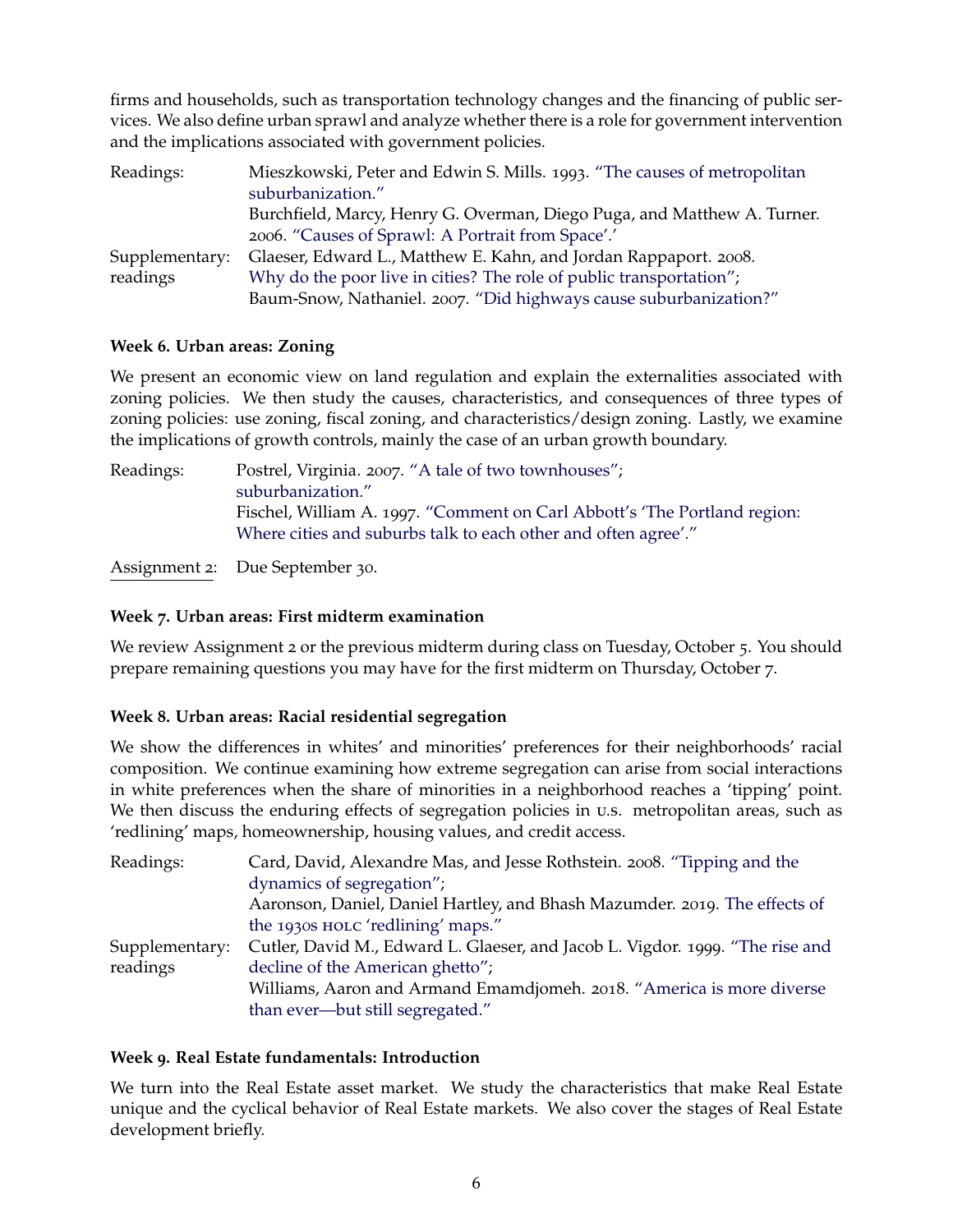# **Week 9. Real Estate fundamentals: Proformas**

A proforma is a document used to organize and forecast cash flow assumptions for a property. We discuss how the role of cash flows and time frame affect the structure of a proforma. We then study proforma's main components and focus on the revenue and operating expenses of a property.

### **Week 10. Real Estate fundamentals: Discount rate and present value**

Proformas have different time frames and cash flows over time. We investigate in detail the time frame component of proformas to standardize the value of an investment. We study the compounding of interest rates and the concepts of present and future value. We examine how to incorporate opportunity costs, inflation, and risk in the value of money over time. We finish by introducing the concept of discount rate and understanding how it affects project value.

Class discussion on the effects of regulation:

- The Economist. 2015. [Space and the city.](https://www.economist.com/leaders/2015/04/04/space-and-the-city)
- Grabar, Henry. 2016. [The incredible shrinking megacity: How Los Angeles engineered a](https://www.salon.com/test2/2015/04/05/the_incredible_shrinking_megacity_how_los_angeles_enginereed_a_housing_crisis/?utm_source=Furman+Center+Mailing+List&utm_campaign=1f3e6112c4-Housing_Starts_Aug_29&utm_medium=email&utm_term=0_ea37468da6-1f3e6112c4-173375893) [housing crisis.](https://www.salon.com/test2/2015/04/05/the_incredible_shrinking_megacity_how_los_angeles_enginereed_a_housing_crisis/?utm_source=Furman+Center+Mailing+List&utm_campaign=1f3e6112c4-Housing_Starts_Aug_29&utm_medium=email&utm_term=0_ea37468da6-1f3e6112c4-173375893)

### **Week 10. First follow-up on final assignment**

At this stage, students must have formed their groups (three students per group) for the final assignment. You need to decide the metropolitan area you will invest in and be ready to discuss two or three projects you consider as potential investments.

Assignment 3: Due October 28.

#### **Week 11. Real Estate fundamentals: Mortgages and debt in proforma**

We study the structure of mortgages and the most common types of mortgages. We go through applications of level-payment or self-liquidating mortgages in Excel. We continue analyzing debt service in the proforma and examining the concepts of leveraged and unleveraged cash flows.

Class discussion on the affordable housing crisis:

- Buhayar, Noah and Christopher Cannon. 2019. [How California became America's housing](https://www.bloomberg.com/graphics/2019-california-housing-crisis/?fbclid=IwAR2_0tO9CG4lZoDLqcNckKQNjeKJGsNCrxI2mBP30bF-GAyYfy3-KRGxkfI) [market nightmare.](https://www.bloomberg.com/graphics/2019-california-housing-crisis/?fbclid=IwAR2_0tO9CG4lZoDLqcNckKQNjeKJGsNCrxI2mBP30bF-GAyYfy3-KRGxkfI)
- Dougherty, Conor. 2019. Why \$4.5 [billion from big tech won't end California housing crisis.](https://www.nytimes.com/2019/11/06/business/economy/california-housing-apple.html?fbclid=IwAR2R3l1kpuIRkXp3TaOm1j6N-VsVGTQwt-74vghkqefkSMNIubnbIVEv4g4)

#### **Week 12. Real Estate fundamentals: Financial ratios and valuation**

We study the most common financial ratios used in Real Estate, such as the cash-on-cash, the free and clear return, and the debt constant. We continue examining other relevant ratios from the lender's perspective, such as the loan-to-value, the debt coverage, and the break-even point. We then explain the concept of capitalization rate as a proxy for project value in Real Estate and the Internal rate of return (IRR) as a complementary measure of value.

Class discussion on the effects of gentrification:

- Badger, Emily. 2015. [Here is everything we know about whether gentrification pushes poor](https://www.washingtonpost.com/news/wonk/wp/2015/09/14/here-is-everything-we-know-about-whether-gentrification-pushes-people-out/) [people out.](https://www.washingtonpost.com/news/wonk/wp/2015/09/14/here-is-everything-we-know-about-whether-gentrification-pushes-people-out/)
- Cortright, Joe. 2015. [In defense of gentrification.](https://www.theatlantic.com/business/archive/2015/10/in-defense-of-gentrification/413425/)
- Capps, Kriston. 2019. [The hidden winners in neighborhood gentrification.](https://www.bloomberg.com/news/articles/2019-07-16/the-hidden-winners-in-neighborhood-gentrification)